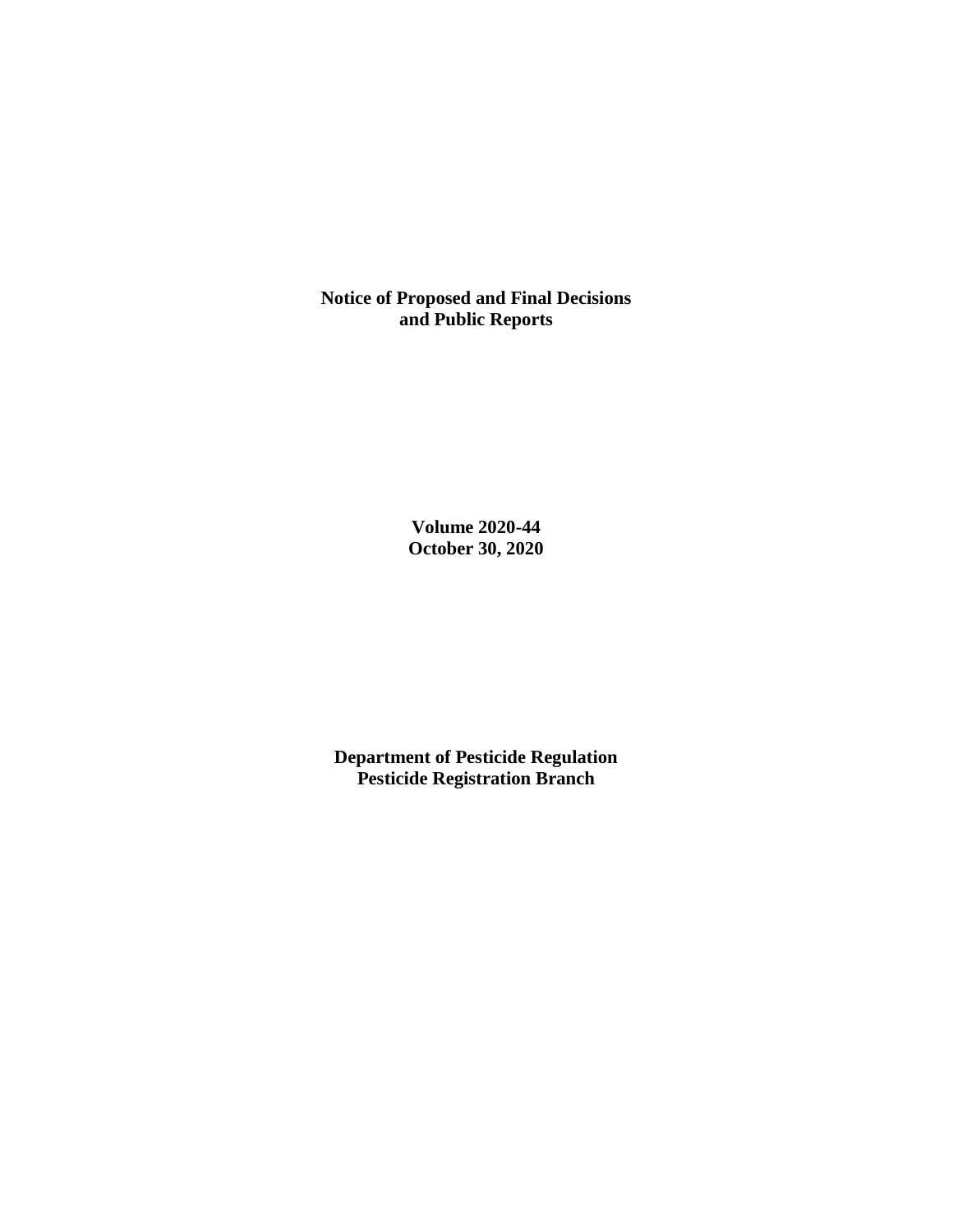## COMMENT PERIOD ENDS NOVEMBER 29, 2020

## **NOTICE OF FINAL DECISIONS TO REGISTER PESTICIDE PRODUCTS AND WRITTEN EVALUATION**

Pursuant to Title 3, California Code of Regulations section 6255, the Director of the Department of Pesticide Regulation (DPR), files this Notice of Final Decisions to Register Pesticide Products with the Secretary of the Resources Agency for posting. This notice must remain posted for a period of 30 days for public inspection. Between the time DPR posts a proposed registration decision for public comment and DPR makes a final decision regarding the product, nonsignificant changes may be made to the product label (e.g., revising the product name, changing a master label to an end-use marketing label, correcting typographical errors). If the changes are not significant, DPR will not re-notice the product for public review and comment. However, if significant changes are made to the product label that substantially affect DPR's analysis on direct or indirect significant adverse environmental or human health impacts that can reasonably be expected to occur from the proposed decision, DPR will re-notice the product label for public review and comment.

In addition, for any product that is posted proposed to register as a conditional registration, the registrant may address the conditions of registration by providing the appropriate data or modifying the product label (e.g., remove use site, add "not for use in California" to a use site) during the posting period. If the registrant adequately addresses the conditions of registration during the posting period and the resulting change to the product label is not significant such that DPR must re-post the product label for review and public comment, DPR will post the product below, but will no longer have a "conditional" designation by the registration type.

For information about submitting a request for any documents related to this notice, please visit [https://www.cdpr.ca.gov/public\\_r.htm.](https://www.cdpr.ca.gov/public_r.htm)

To view the public report that was issued when the product was proposed for registration, click on the hyperlinked Tracking Number for the product.

*Tracking Number with hyperlink to public report – (EPA Registration Number) Applicant / Brand Name*

[294315](https://www.cdpr.ca.gov/docs/registration/nod/public_reports/294315.pdf) - (70051 - 127) CERTIS USA, LLC SIL-MATRIX LC USE: FUNGICIDE, INSECTICIDE, MITICIDE - FOR THE CONTROL OF FUNGAL DISEASES AND INSECTS SUCH AS SPIDER MITES, APHIDS, AND WHITEFLIES IN CROPS SUCH AS VEGETABLES, FRUITS, NUTS, VINE CROPS, ORNAMENTALS, AND TURF TYPE: SECTION 3 LABEL AMENDMENT - TO ADD HEMP TO THE LABEL ACTIVE INGREDIENT(S): POTASSIUM SILICATE CAS NUMBER(S): 1312-76-1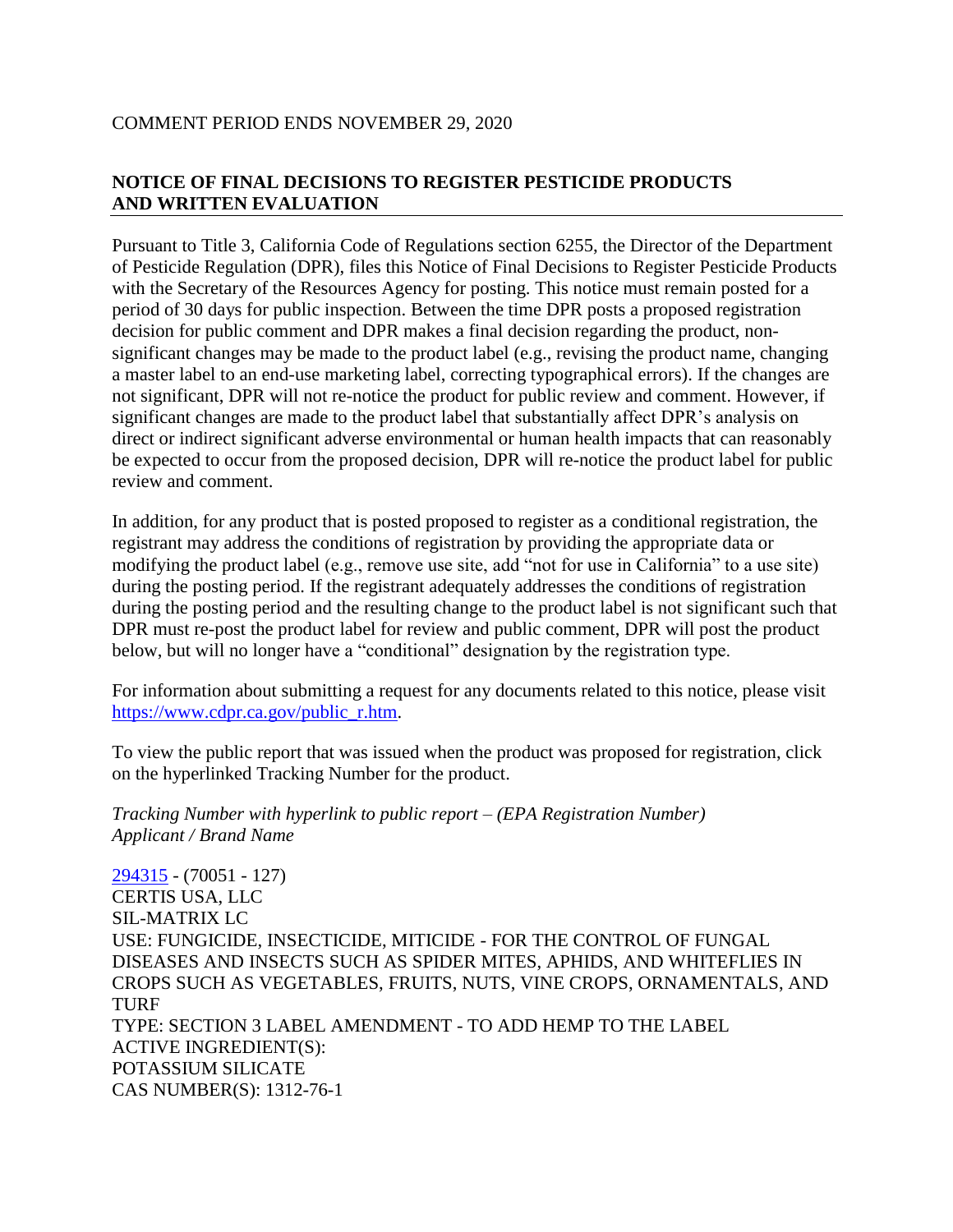**Notice of Final Decisions to Register (Continued) Page 2**

[290392](https://www.cdpr.ca.gov/docs/registration/nod/public_reports/290392.pdf) - (81803 - 9) AUSTIN GRANT INC. D/B/A JET HARVEST SOLUTIONS JET-AG 15% USE: BACTERICIDE, FUNGICIDE - FOR THE CONTROL OF ALGAE AND BACTERIAL SLIME IN GREENHOUSE IRRIGATION SYSTEMS, AND AGRICULTURAL IRRIGATION WATER AND DRAINAGE DITCHES; AND FOR THE CONTROL OF DISEASES SUCH AS ANTHRACNOSE, POWDERY MILDEW, AND RUST IN NON-FOOD PLANTS SUCH AS ORNAMENTALS, BEDDING PLANTS, CONIFERS, SHADE TREES, AND SHRUBS TYPE: SECTION 3 LABEL AMENDMENT - TO ADD USE ON HARVESTED POTATOES, AND AS AN IRRIGATION LINE CLEANER ACTIVE INGREDIENT(S): HYDROGEN PEROXIDE PEROXYACETIC ACID CAS NUMBER(S): 7722-84-1 , 79-21-0

## **Written Evaluation**

Pursuant to Title 3, California Code of Regulations section 6254, this notice includes a written evaluation of significant environmental points raised in comments submitted during the review and comment period required by Title 3, California Code of Regulations section 6253 for any of the products listed above.

#### **DPR received no comments on the above listed products.**

Tulio Macedo

 Tulio Macedo, Chief Pesticide Registration Branch 10/30/2020

**Dated**